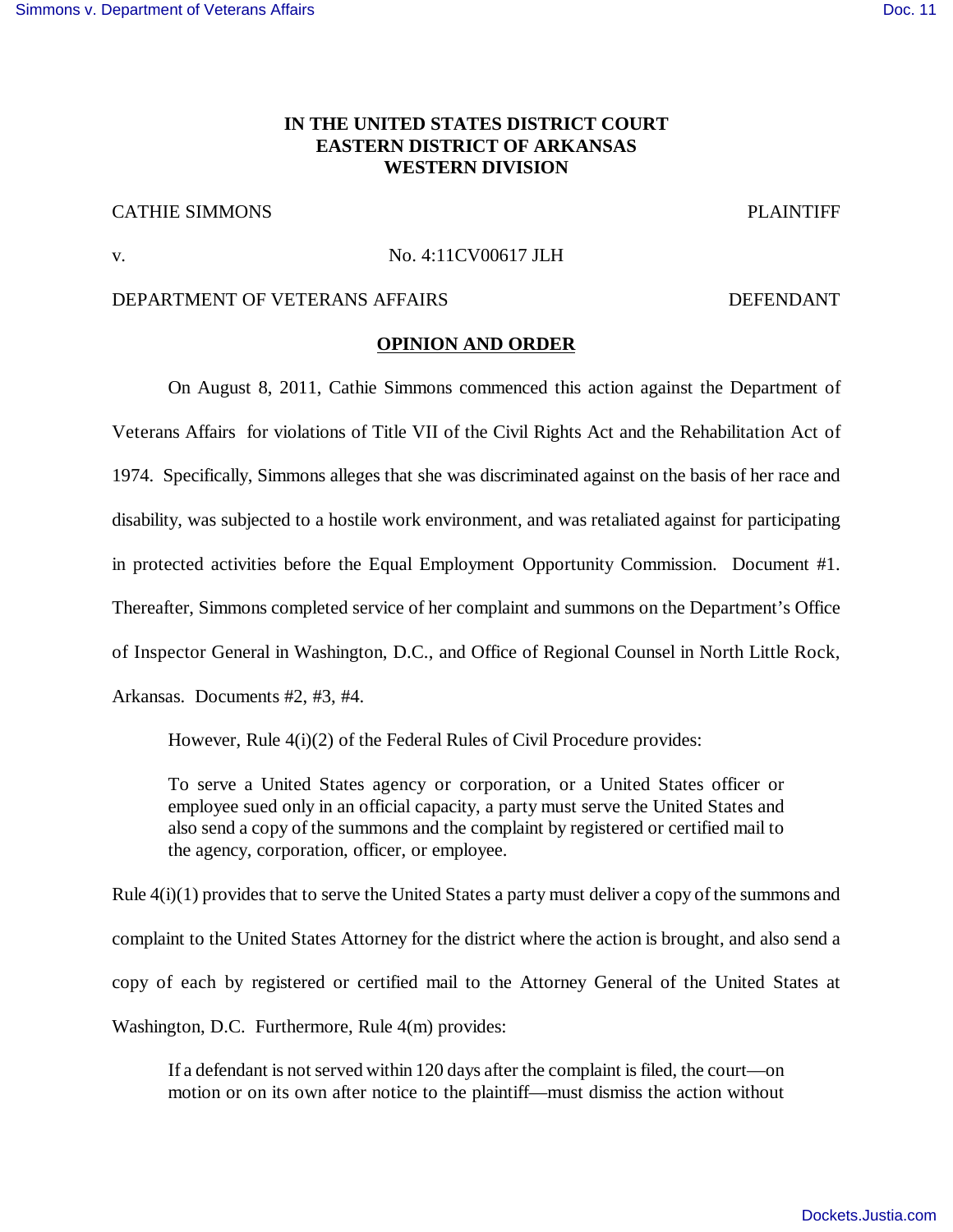prejudice against that defendant or order that service be made within a specified time. But if the plaintiff shows good cause for the failure, the court must extend the time for service for an appropriate period.

The Department is a United States agency. Thus, because Simmons had failed to deliver a copy of her summons and complaint to the United States Attorney for the Eastern District of Arkansas and to mail a copy of each to the Attorney General within 120 days of filing her complaint, the Court ordered her to show good cause within thirty days for her failure to serve the United States pursuant to Rule 4(I). Document #5. The Court warned that if Simmons failed to do so, the action would be dismissed without prejudice. *Id.* Simmons did not file a response, but did serve her complaint and summons upon the United States Attorney for the Eastern District of Arkansas. Document #6. Simmons still has not sent a copy of her complaint and summons to the Attorney General of the United States at Washington, D.C.

Subsequently, the Department filed a motion for summary judgment, and in the alternative, motion to dismiss. Document #7. The Department contends that Simmons' complaint is barred for failing to file her complaint within 90 days of receiving notice of the final decision on her administrative complaint, *see* 42 U.S.C. § 2000e-16(c), that her failure-to-promote claims fail on the merits, that her disability discrimination and hostile work environment claims are procedurally barred because she failed to exhaust her administrative remedies, and that the Court lacks personal jurisdiction because service of process was insufficient.

If, however, the Court lacks personal jurisdiction over the Department, the Court may not rule on the merits of Simmons' claims. *See Sinochem Int'l Co. Ltd. v. Malaysia Int'l Shipping Corp.*, 549 U.S. 422, 430-31, 127 S. Ct. 1184, 1191, 167 L. Ed. 2d 15 (2007) ("[A] federal court generally may not rule on the merits of a case without first determining that it has jurisdiction over the cause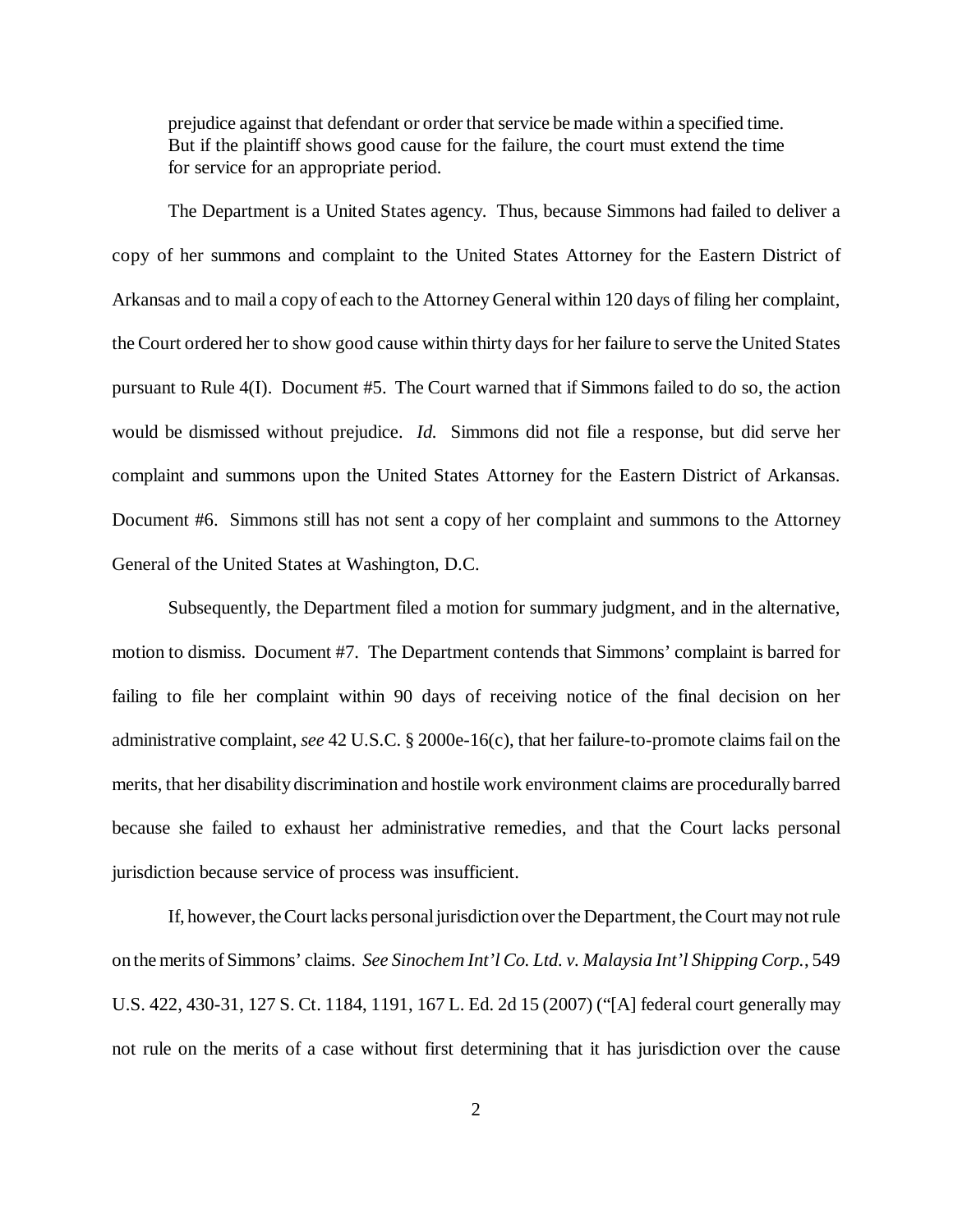(subject-matter jurisdiction) and the parties (personal jurisdiction)." (citing *Steel Co. v. Citizens for Better Env't*, 523 U.S. 83, 93-102, 118 S. Ct. 1003, 1012-16, 140 L. Ed. 2d 210 (1998))). Because Simmons has not sent copies of her summons and complaint to the United States Attorney General, she has failed to perfect service on the Department in accordance with Rule 4(i). Consequently, the Court lacks personal jurisdiction over the Department. Even so, Simmons' failure to comply with Rule 4(i) does not necessarily require dismissal of her action on jurisdictional grounds. *See C & L Farms, Inc. v. Fed. Crop Ins. Corp.*, 771 F.2d 407, 409 (8th Cir. 1985) (per curiam) ("[W]hile a district court may, and indeed should at times, dismiss a cause for want of jurisdiction ascribed to defective service on the United States, or its agency, the district court is not without rather broad discretion in determining the propriety of dismissal[.]").

Nevertheless, Simmons has not only failed to comply with Rule 4(i), but also to complete service on the Department within 120 days of filing her complaint as required by Rule  $4(m)$ .<sup>1</sup> Rule 4(m), as recited above, does provide that "if the plaintiff shows good cause for the failure, the court must extend the time for service for an appropriate period." *See also Kurka v. Iowa Cnty., Iowa*, 628 F.3d 953, 957 (8th Cir. 2010) (citing *Adams v. AlliedSignal Gen. Aviation Avionics*, 74 F.3d 882, 887 (8th Cir. 1996)). Simmons has failed to show good cause for her failure to serve the Department. As noted, she never responded to the Court's order to show good cause, and the only reference to service in her brief is the following conclusory assertion: "Plaintiff did secure proper service over the parties within the 120-day time period or the period set by the court."

<sup>&</sup>lt;sup>1</sup> In *C & L Farms, Inc.*, unlike the instant case, Rule  $4(m)$  was not implicated because the district court had dismissed the complaint for improper service before the 120-day period had expired. 771 F.2d at 407-08.